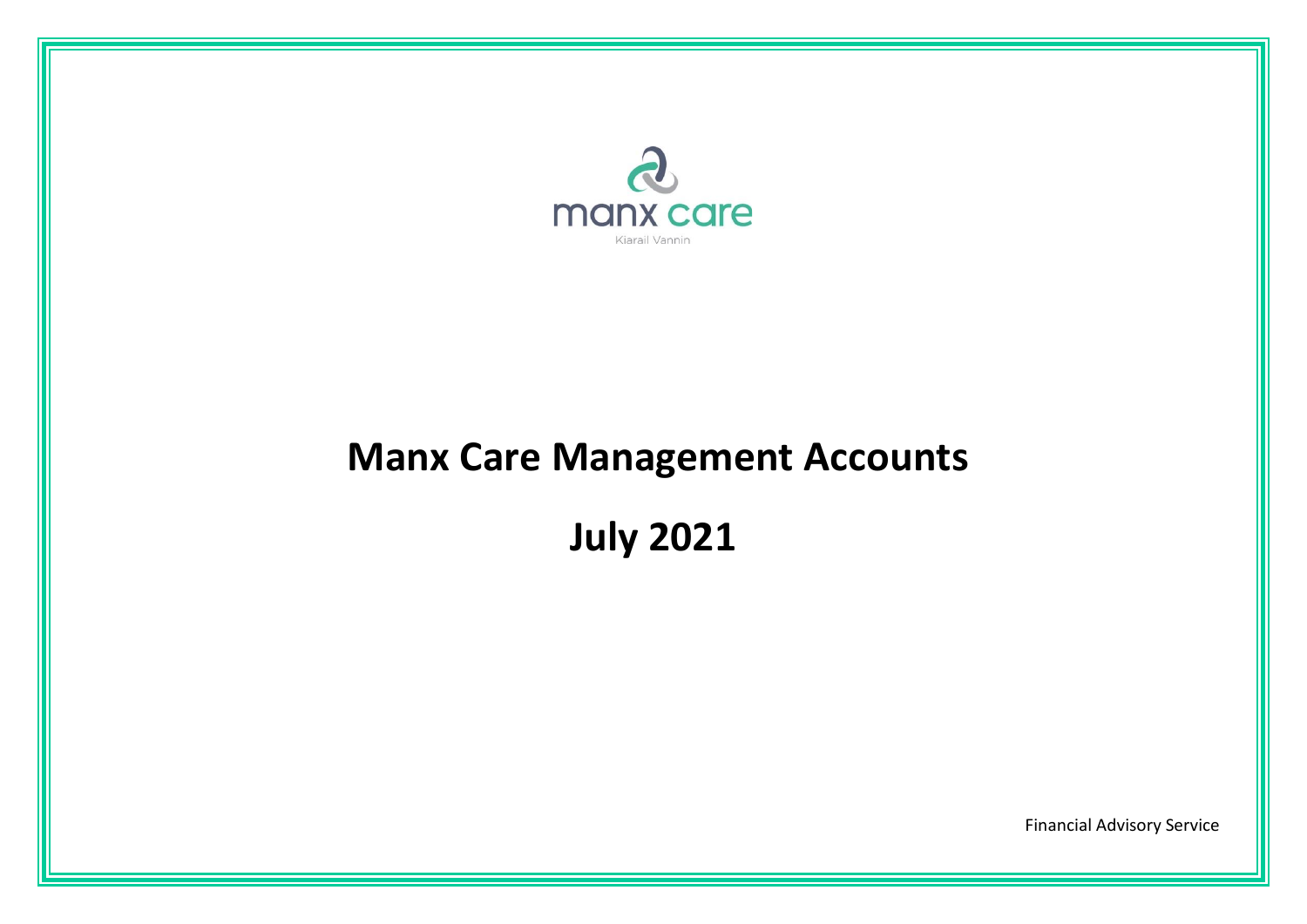## **Financial Position – 31 st July 2021**

|                       |                    |               |           |         | <b>COMPARISON TO BUDGET SUMMARY - 31ST JULY 2021</b> |                  |           |         |                 |                 |           |         |  |
|-----------------------|--------------------|---------------|-----------|---------|------------------------------------------------------|------------------|-----------|---------|-----------------|-----------------|-----------|---------|--|
|                       | <b>MONTH £'000</b> |               |           |         |                                                      | <b>YTD £'000</b> |           |         |                 | <b>FY £'000</b> |           |         |  |
|                       | <b>Actual</b>      | <b>Budget</b> | Var $(f)$ | Var (%) | <b>Actual</b>                                        | <b>Budget</b>    | Var $(f)$ | Var (%) | <b>Forecast</b> | <b>Budget</b>   | Var $(f)$ | Var (%) |  |
|                       |                    |               |           |         |                                                      |                  |           |         |                 |                 |           |         |  |
| <b>TOTAL</b>          | 24,121             | 22,422        | (1,699)   | (8%)    | 91,596                                               | 89,688           | (1,908)   | (2%)    | 274,112         | 269,064         | (5,048)   | (2%)    |  |
| Income                | (1,011)            | (1,205)       | (194)     | (16%)   | (3,889)                                              | (4,821)          | (932)     | (19%)   | (11, 525)       | (14, 464)       | (2,938)   | (20%)   |  |
| <b>Employee Costs</b> | 14,253             | 14,029        | (224)     | (2%)    | 56,103                                               | 56,117           | 14        | 0%      | 169,642         | 168,350         | (1, 292)  | (1%)    |  |
|                       | 10,879             | 9,598         | (1, 281)  | (13%)   | 39,382                                               | 38,393           | (989)     | (3%)    | 115,995         | 115,178         | (817)     | (1%)    |  |

## **Overview**

- The July result has significantly changed the actual YTD overspend to (£1.9m) and the full year forecast, which is now expected to be (£5.0m) over budget.
- The movement in actuals from the prior month is (£1.5m) with the main change being in Tertiary Services where costs increased by (£1.2m) which was an overspend of (£0.9m) in the month for the service. The remaining movement was across the other Care Groups.
- Within Tertiary, activity has increased across most providers which is partly due to an increase in HDU/ICU/Critical Care costs. However, it is likely that some of the increase may be associated with elective recovery programmes underway in the UK which have specific funding allocated through NHS England. Therefore, IoM referrals in the system which have been delayed due to the Covid pandemic are likely be included in this restoration activity. Further analysis of the quarter 1 costs and activity has commenced to agree a forecast position with providers and to look at any possible mitigation.
- The change in the Tertiary position has been reflected in the forecast along with other amendments. A reconciliation of the movement in the forecast position from last month of (£3.2m) is shown by Care Group below but the main changes are:
	- o Adjustment to Tertiary based on activity levels for Q1 (£1.7m)
	- o Increase in costs for Diagnostics & Cancer Services (£0.7m)
	- o An increase to the amount of PPE usage (£0.5m)
	- $\circ$  One off cost in Corporate for an employee settlement (£0.3m)
- The YTD budget also includes an allocation for the 1% cost improvement target (£0.9m) as the full year CIP of (£2.7m) is currently phased equally across the year. The CIP report has been finalised and individual work streams have commenced but the majority of savings are not expected to start being realised until the second half of the year.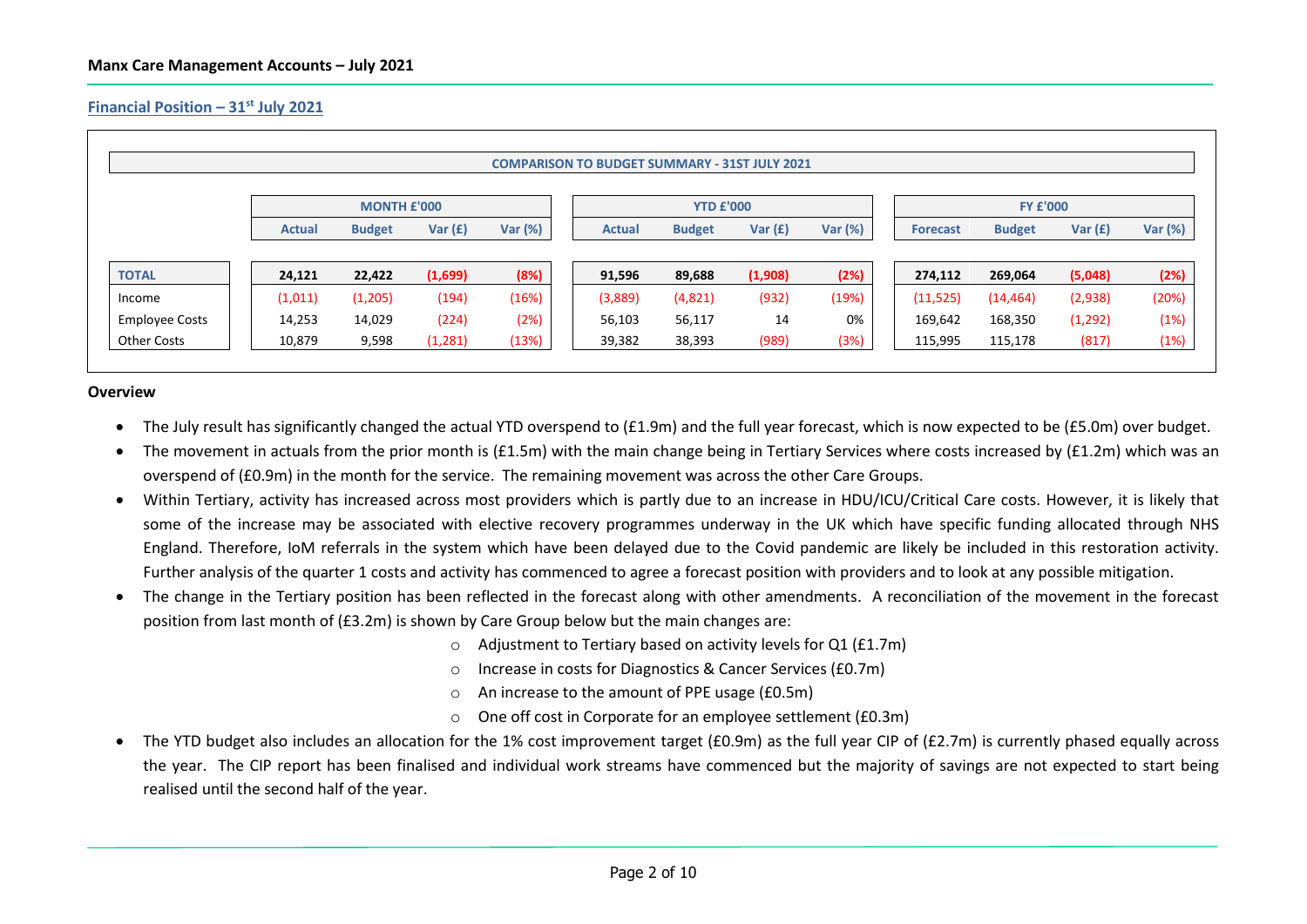## **Manx Care Management Accounts – July 2021**

- Recovery of additional costs in relation to Covid will be explored with the assistance of the DHSC. These total £0.6m YTD and £1.4m is currently included in the forecast as no formal agreement is in place to cover these costs (apart from the approved business cases below). An exercise is currently being undertaken to capture any further expected costs relating to Covid in order to help frame the recovery of the expenditure.
- The full year budget includes a contingency of £4.9m which is held centrally within Corporate Services with the CIP target of (£2.7m) currently netting against this. The contingency budget has already been fully allocated and the additional cost pressures identified cannot be absorbed.
- Included within the actuals is a provision for a pay award increase of 1% (£0.5m). The PSC pay award has now been agreed with an uplift of 1% (backdated to April 21) and a one off payment of £500 per employee. The 1% uplift can be covered by the funding received as part of the 21/22 budget process but it is expected that the one off element will be covered by Treasury contingency and this part has not been included in the forecast. For other pay groups no agreements are in place and a 1% provision is included in the actuals and forecast.
- Excluded from the actuals above is Covid expenditure of £1.1m relating to testing (£0.5m) and the vaccination programme (£0.6m). Business cases for these have been previously approved to be recovered from a central contingency fund held by Treasury. Of the total funding approved for 21/22 there is £0.4m remaining for testing and £0.1m for vaccination costs which will all be utilised and cannot be used for the additional Covid costs identified.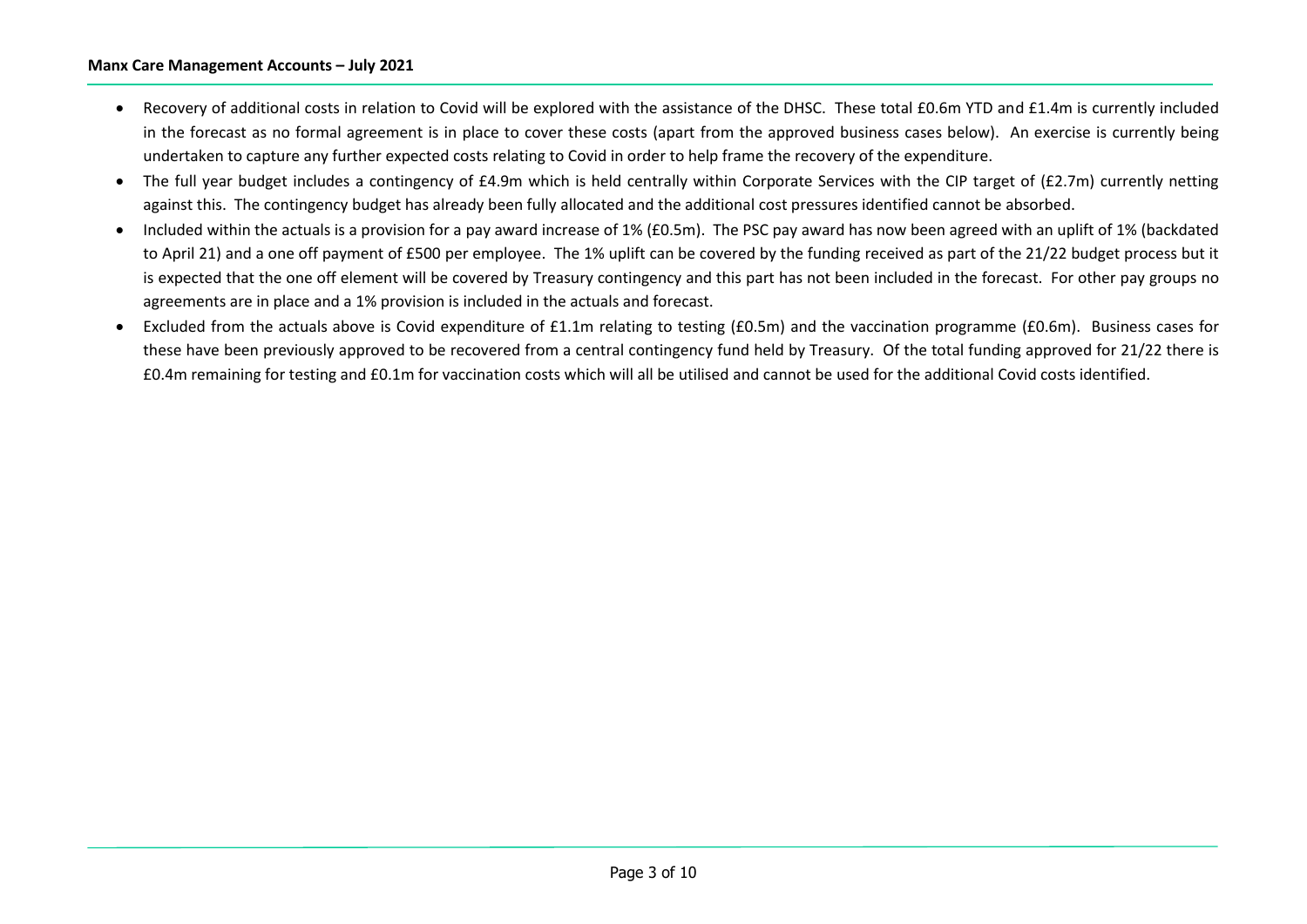## **Breakdown by Care Group / Type of Expenditure**

|                                                     |               | <b>COMPARISON TO BUDGET BY CARE GROUP - 31ST JULY 2021</b> |           |         |                                   |                 |         |
|-----------------------------------------------------|---------------|------------------------------------------------------------|-----------|---------|-----------------------------------|-----------------|---------|
|                                                     |               | <b>YTD £'000</b>                                           |           |         | <b>YTD VARIANCE BY TYPE £'000</b> |                 |         |
|                                                     | <b>Actual</b> | <b>Budget</b>                                              | Var $(f)$ | Var (%) | <b>Income</b>                     | <b>Employee</b> | Other   |
| <b>TOTAL</b>                                        | 91,596        | 89,688                                                     | (1,908)   | (2%)    | (932)                             | 14              | (989)   |
| <b>CLINICAL CARE GROUPS</b>                         | 78,824        | 76,297                                                     | (2,527)   | (3%)    | (348)                             | (571)           | (1,609) |
| Medicine, Urgent Care & Ambulance Service           | 11,208        | 9,326                                                      | (1,882)   | (20%)   | 9                                 | (1, 431)        | (460)   |
| Surgery, Theatres, Critical Care & Anaesthetics     | 12,018        | 11,777                                                     | (240)     | (2%)    | 10                                | (367)           | 117     |
| <b>Integrated Cancer &amp; Diagnostics Services</b> | 6,824         | 6,277                                                      | (547)     | (9%)    | (65)                              | 28              | (511)   |
| Integrated Women, Children & Family Services        | 5,214         | 5,115                                                      | (99)      | (2%)    | 0                                 | (103)           | 5       |
| Integrated Mental Health Services                   | 7,484         | 7,187                                                      | (297)     | (4%)    | (3)                               | 436             | (730)   |
| Integrated Primary Care & Community Services        | 16,588        | 16,553                                                     | (34)      | (0%)    | (93)                              | 215             | (157)   |
| <b>Integrated Social Care Services</b>              | 12,754        | 13,474                                                     | 721       | 5%      | (206)                             | 645             | 280     |
| <b>Tertiary Care Services</b>                       | 6,735         | 6,587                                                      | (148)     | (2%)    | $\Omega$                          | 6               | (154)   |
| <b>SUPPORT &amp; CORPORATE SERVICES</b>             | 12,771        | 13,391                                                     | 620       | 5%      | (586)                             | 586             | 621     |
| Infrastructure & Hospital Operations                | 3,826         | 2,936                                                      | (891)     | (30%)   | (122)                             | (111)           | (658)   |
| <b>Operations Services</b>                          | 6,445         | 6,787                                                      | 342       | 5%      | (461)                             | 715             | 88      |
| Nursing, Patient Safety & Governance Services       | 1,621         | 1,490                                                      | (131)     | (9%)    | (60)                              | (82)            | 11      |
| Corporate Services                                  | 878           | 2,179                                                      | 1,301     | 60%     | 57                                | 64              | 1,180   |

#### **Income**

Income in Social Care which is generated from residential services in older persons and dementia care services is below the expected YTD target.

The variance in Primary Care is due to a reduction in income being received from contracted dental services due to less patients currently being seen because of Covid measures, this income has started to increase but will not meet the full year target set.

The Private Patient Unit (included with Operations Services) has a full year income target of (£1.7m). Although some income is being generated from consultations and diagnostics, the full year income target is a significant risk given the plan to use the PPU as a Covid outbreak ward. There are however associated savings within employee costs as there are also a number of funded vacant positions relating to the operation of the unit.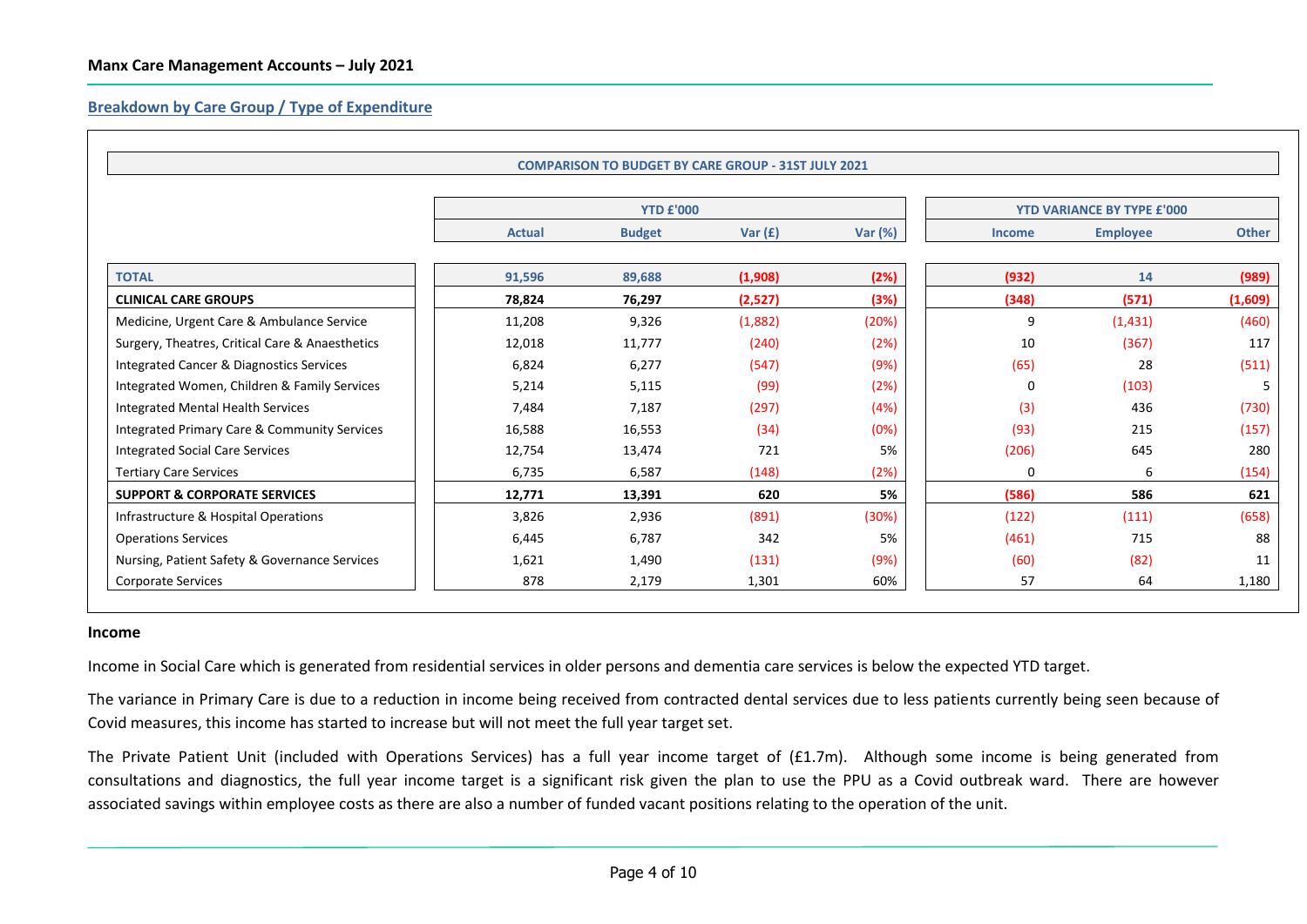## **Manx Care Management Accounts – July 2021**

Continuing Covid measures are driving income deficit from the coffee shop and hospital shop which have restricted services.

## **Employee Costs**

The significant overspend in Medicine is attributable to Agency and Bank staff usage in Emergency Medicine and in Medicine – Management, where a number of job descriptions in Gastroenterology and Respiratory Medicine are underway for advertising and Consultant grade and Speciality Doctor grade vacancies are a key focus. These factors will continue to impact Medicine until addressed.

As part of the 2021/22 budget process additional employee funding was allocated for the creation of the Manx Care management structure and the Primary Care at Scale project. As the recruitment process for a number of these posts is still ongoing, this is contributing to favourable variances within Mental Health, Operations Services and Corporate Services.

Half of the CIP target which is profiled equally across the year is included in employee costs within Corporate Services.

## **Other Costs (includes costs for Infrastructure, Transport, Supplies & Contracted Services)**

Within Medicine the principal driver behind overspend is drug costs which are £0.3m over budget year to date, with the main overspend arising in Gastroenterology.

Integrated Cancer & Diagnostics Services continues to see budgetary pressure from high cost Cancer drugs leading to the unfavourable variance year to date, and this is expected to continue throughout 21/22.

In general drugs costs have risen across primary and secondary care due to availability and increasing costs. Mitigations are being put in place by the pharmacy teams for cost-containment within normal clinical practice and as part of the CIP workstreams.

The variance in Mental Health relates to UK placements with a YTD overspend of (£0.6m). There has been an extension to a couple of high cost specialist placements and a new high secure placement.

Hospital Operations continues to see a high usage of PPE, and this is expected to continue for the immediate future and has been reflected in the revised forecast. Manx Care is also providing PPE to a number of 3<sup>rd</sup> party bodies with no income recovery.

Although Tertiary is showing an overspend of (£0.1m) YTD, the previous month was an underspend of £0.7m and it's this change in activity that has caused the significant change in the monthly actuals and overall forecast position.

Half of the CIP target is included within supplies and is currently netted against the contingency budget, of which £2.9m is in other costs (net of the CIP target).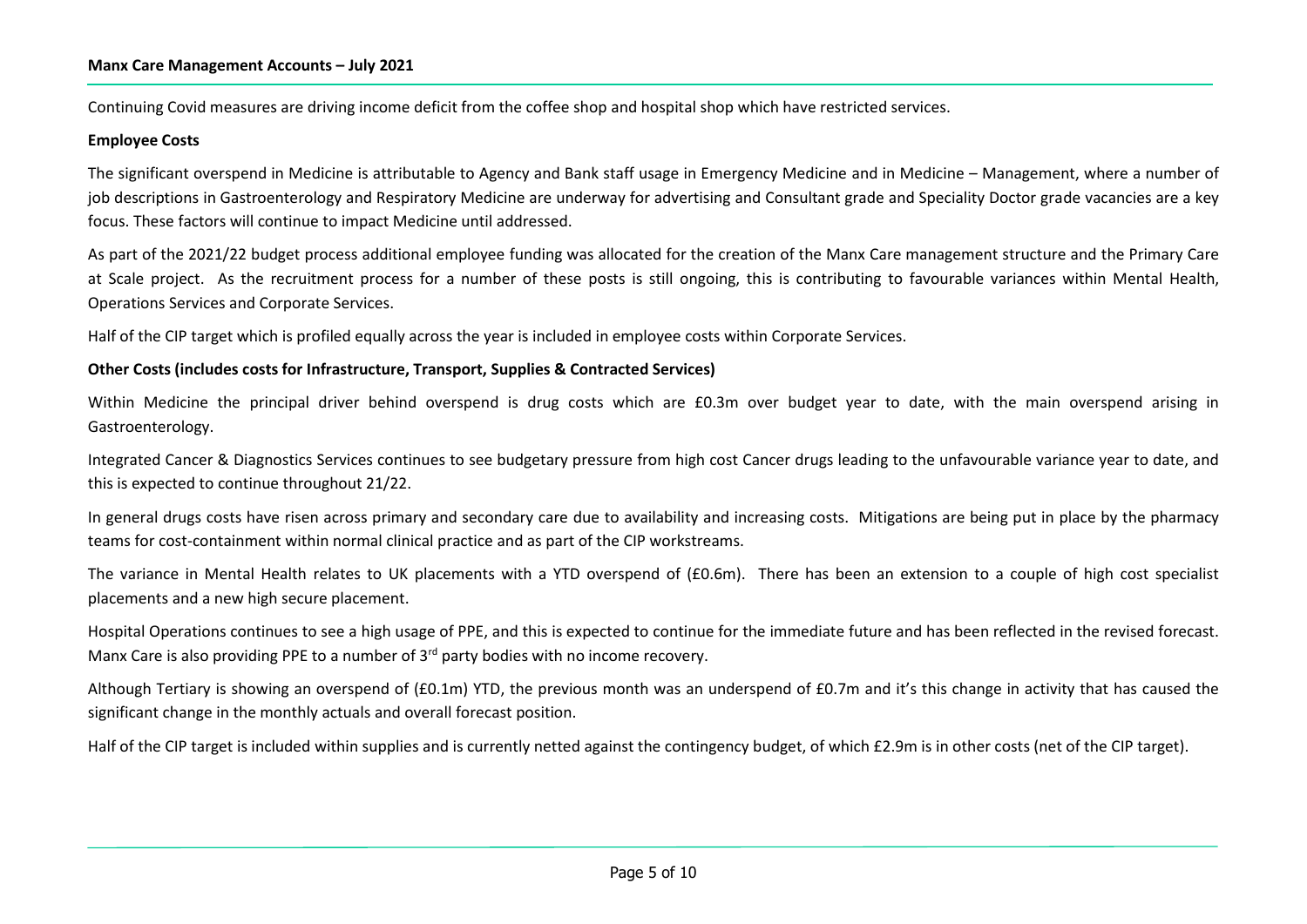## **CIP**

The CIP target for Year 1 has been set at £2.7m. Following the development of the Action Plan, the project is now in an accelerated delivery phase where intense work is underway to begin driving savings in the second half of the year. Four areas have been identified for delivering cash out savings, listed below.

| <b>Key Focus Area</b>         | Opportunity                                                                                                           |  |  |  |  |  |
|-------------------------------|-----------------------------------------------------------------------------------------------------------------------|--|--|--|--|--|
| Secondary Care Medicines      | <b>Biosimilar Switches</b>                                                                                            |  |  |  |  |  |
|                               | Sugammadex                                                                                                            |  |  |  |  |  |
|                               | Capsaicin patches                                                                                                     |  |  |  |  |  |
|                               | DOACs (anticoagulant primary care rebate)                                                                             |  |  |  |  |  |
|                               | <b>Nobles Pharmacy Stockholding</b>                                                                                   |  |  |  |  |  |
|                               | Blueteq High-cost Drug Management System                                                                              |  |  |  |  |  |
| <b>Primary Care Medicines</b> | Reducing prescribing for Vitamin B Compound Strong, Oral Vit B 12, Bath and shower emollients<br>and Eye preparations |  |  |  |  |  |
|                               | Low clinical value prescribing cessation                                                                              |  |  |  |  |  |
|                               |                                                                                                                       |  |  |  |  |  |
|                               | <b>Stoma Appliances</b>                                                                                               |  |  |  |  |  |
|                               | Stopping 3rd party Ordering (Repeat Medication)                                                                       |  |  |  |  |  |
| Procurement                   | NHS Supply Chain and supplier alignment on Non-Pay Spend                                                              |  |  |  |  |  |
|                               | <b>Improved Contracting Arrangements</b>                                                                              |  |  |  |  |  |
|                               | Pilot stockholding reduction and centralised purchasing.                                                              |  |  |  |  |  |
|                               | <b>Tertiary Care Transportation Contract Review</b>                                                                   |  |  |  |  |  |
| Workforce                     | Reduction in locum Spend                                                                                              |  |  |  |  |  |
|                               | Review of Agency Framework and On Call Unit Costs                                                                     |  |  |  |  |  |
|                               | Maximum Use of Bank where possible                                                                                    |  |  |  |  |  |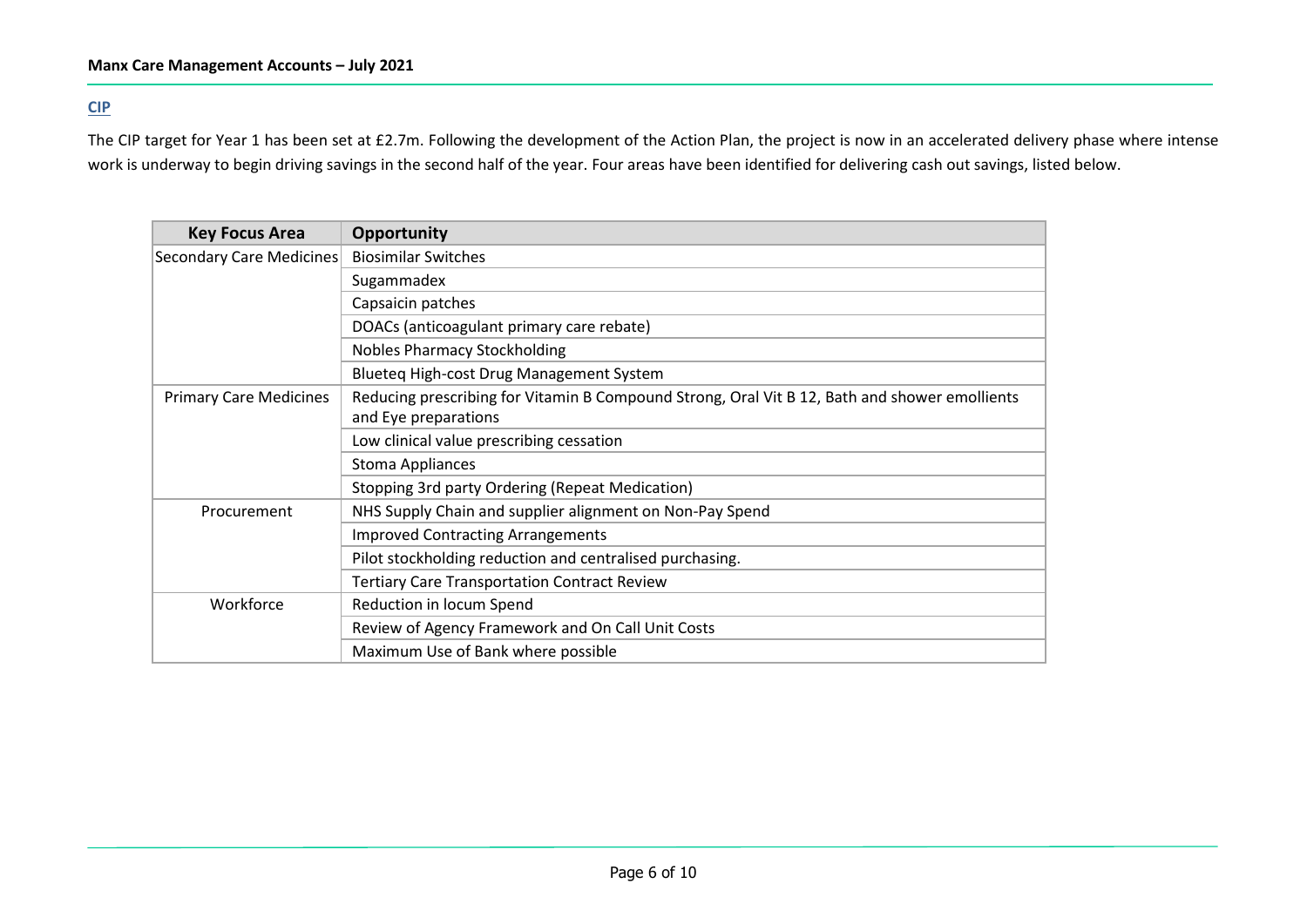In addition, two other value based workstreams have been undertaken in Elective and Non-Elective Care. Whilst these are likely to generate cash savings, these are difficult to quantify so the emphasis is on delivering better quality and efficiency.

| <b>Key Focus Area</b> | Opportunity                              |  |  |  |
|-----------------------|------------------------------------------|--|--|--|
| Elective Care         | <b>Outpatient Efficiency Improvement</b> |  |  |  |
|                       | Advice & Guidance to GPs                 |  |  |  |
|                       | <b>Virtual Care Systems</b>              |  |  |  |
|                       | <b>POLCV Review</b>                      |  |  |  |
|                       | Inpatient - Day Case Review              |  |  |  |
| Non-Elective Care     | Ambulatory Care - Zero Length of Stay    |  |  |  |
|                       | Frailty Service / Falls Prevention       |  |  |  |

For the purposes of this forecast, the full saving of £2.7m has been included in Corporate Services and is netting against the contingency budget. It is expected that CIP savings will begin to be delivered from Q3 onwards.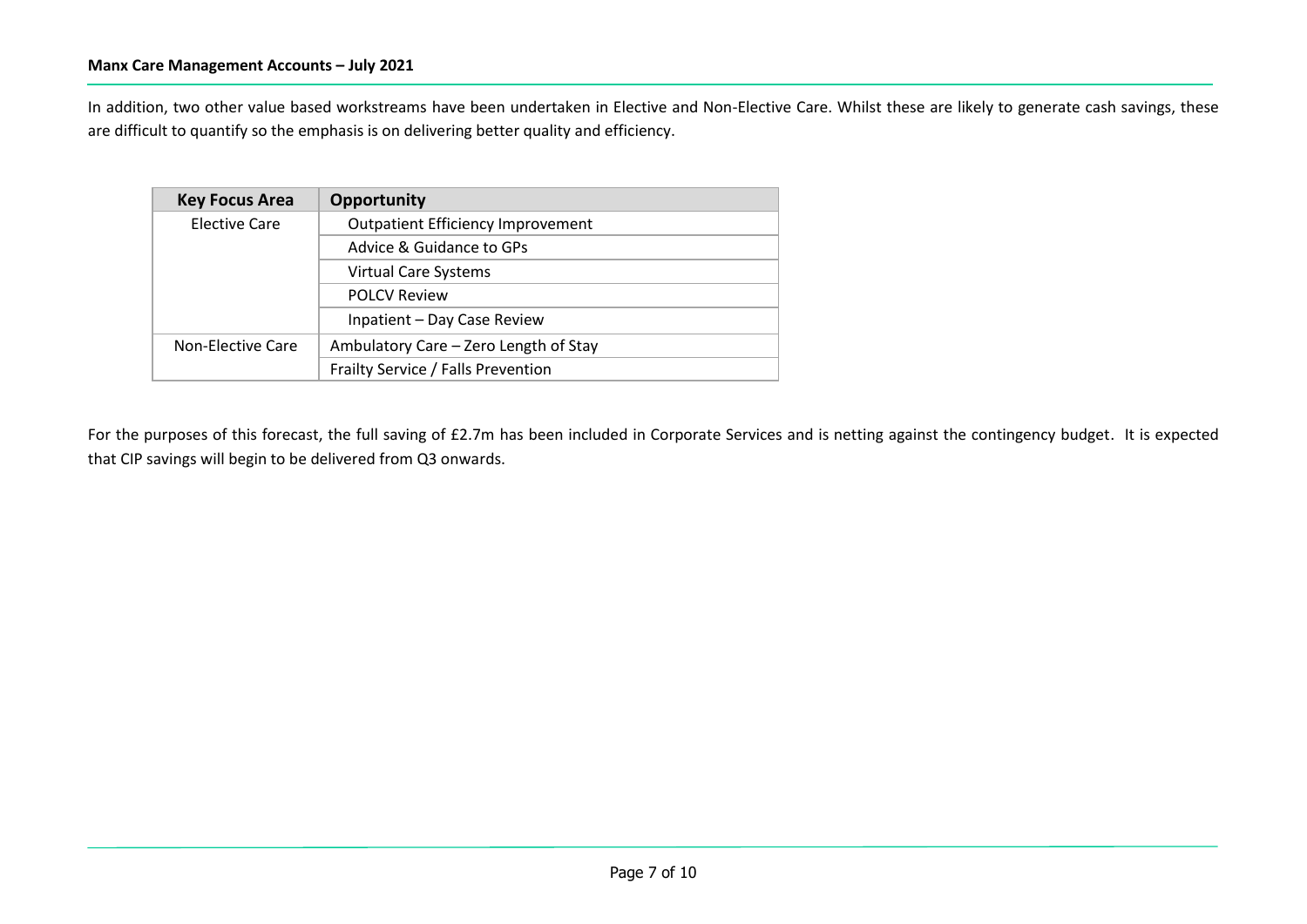## **Forecast**

|                                                     |                 | <b>FORECAST BY CARE GROUP - 31ST JULY 2021</b> |           |                |                           |                   |              |                              |
|-----------------------------------------------------|-----------------|------------------------------------------------|-----------|----------------|---------------------------|-------------------|--------------|------------------------------|
|                                                     |                 | <b>FY £'000</b>                                |           |                | FY VARIANCE BY TYPE £'000 | <b>MOV'T FROM</b> |              |                              |
|                                                     | <b>Forecast</b> | <b>Budget</b>                                  | Var $(f)$ | <b>Var (%)</b> | <b>Income</b>             | <b>Employee</b>   | <b>Other</b> | <b>PRIOR</b><br><b>MONTH</b> |
| <b>TOTAL</b>                                        | 274,112         | 269,064                                        | (5,048)   | (2%)           | (2,938)                   | (1, 292)          | (817)        | (3, 169)                     |
| <b>CLINICAL CARE GROUPS</b>                         | 236,919         | 228,890                                        | (8,029)   | (4%)           | (1, 122)                  | (3,016)           | (3,891)      | (2, 163)                     |
| Medicine, Urgent Care & Ambulance Service           | 33,263          | 28,152                                         | (5, 110)  | (18%)          | 28                        | (4,250)           | (888)        | (76)                         |
| Surgery, Theatres, Critical Care & Anaesthetics     | 36,252          | 35,332                                         | (919)     | (3%)           | 30                        | (1, 299)          | 350          | 52                           |
| <b>Integrated Cancer &amp; Diagnostics Services</b> | 20,549          | 18,831                                         | (1, 719)  | (9%)           | (194)                     |                   | (1,532)      | (747)                        |
| Integrated Women, Children & Family Services        | 15,672          | 15,519                                         | (153)     | (1%)           | 0                         | (204)             | 51           | 88                           |
| <b>Integrated Mental Health Services</b>            | 22,351          | 21,562                                         | (789)     | (4%)           | (9)                       | 978               | (1,758)      | (104)                        |
| Integrated Primary Care & Community Services        | 49,521          | 49,310                                         | (211)     | (0%)           | (276)                     | 563               | (499)        | 73                           |
| <b>Integrated Social Care Services</b>              | 39,598          | 40,422                                         | 824       | 2%             | (701)                     | 1,172             | 353          | 230                          |
| <b>Tertiary Care Services</b>                       | 19,712          | 19,760                                         | 48        | 0%             | 0                         | 16                | 32           | (1,680)                      |
| <b>SUPPORT &amp; CORPORATE SERVICES</b>             | 37,193          | 40,174                                         | 2,981     | 7%             | (1,816)                   | 1,723             | 3,074        | (1,006)                      |
| Infrastructure & Hospital Operations                | 10,582          | 8,807                                          | (1,776)   | (20%)          | (374)                     | 105               | (1,507)      | (372)                        |
| <b>Operations Services</b>                          | 19,672          | 20,360                                         | 688       | 3%             | (1, 433)                  | 1,929             | 193          | 211                          |
| Nursing, Patient Safety & Governance Services       | 4,912           | 4,470                                          | (442)     | (10%)          | (181)                     | (219)             | (42)         | (120)                        |
| <b>Corporate Services</b>                           | 2,027           | 6,537                                          | 4,510     | 69%            | 172                       | (92)              | 4,430        | (725)                        |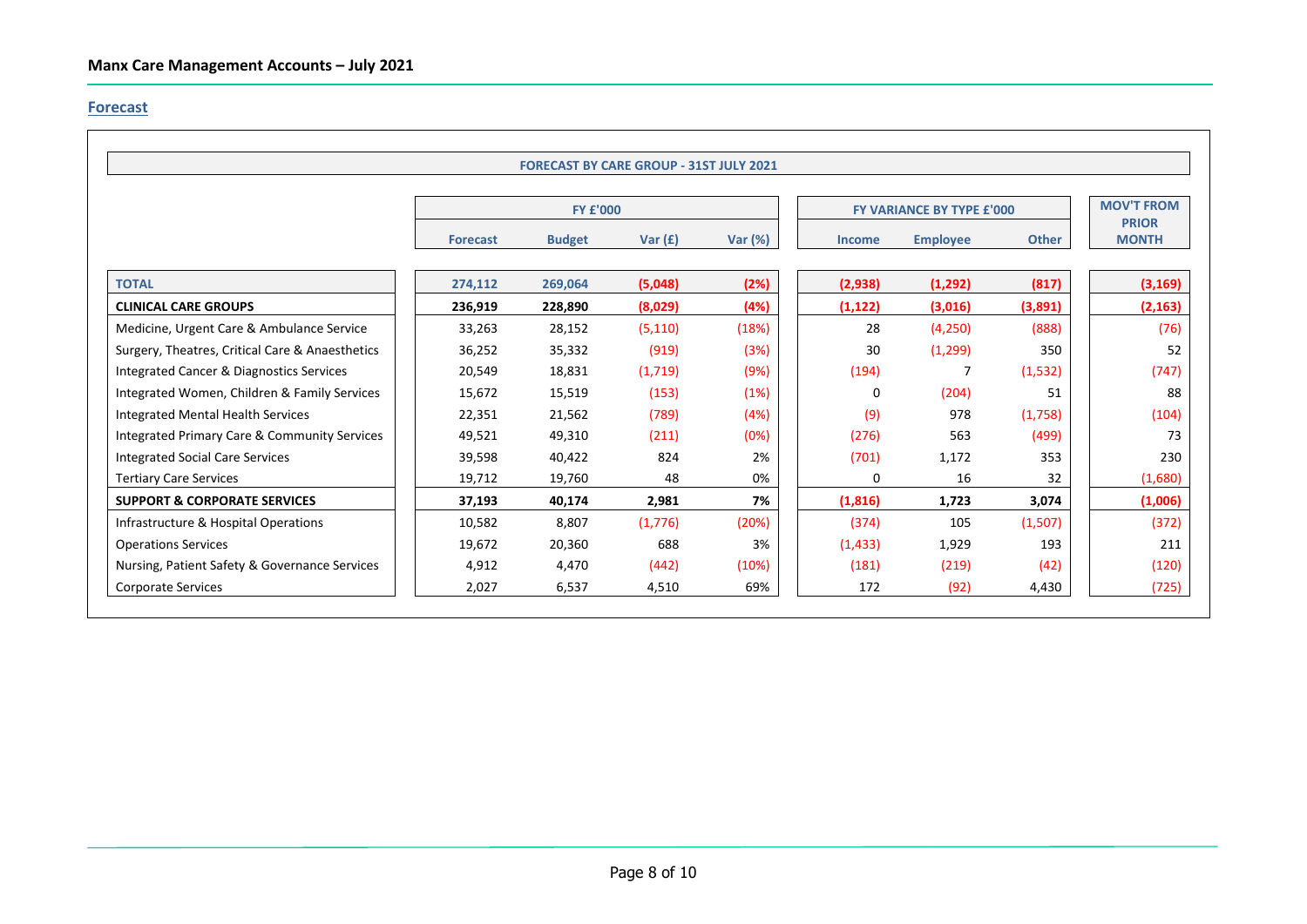As discussed above the forecast has been revised to a full year overspend of (£5.0m). The table below summarises the main reasons for the overspend:

| <b>FORECAST VARIANCE TO BUDGET BREAKDOWN</b>                              |          |  |  |  |  |
|---------------------------------------------------------------------------|----------|--|--|--|--|
| <b>DESCRIPTION</b>                                                        | £'000    |  |  |  |  |
| Closure of PPU                                                            | (826)    |  |  |  |  |
| Loss of income in commercial units                                        | (375)    |  |  |  |  |
| Covid Costs                                                               | (1,627)  |  |  |  |  |
| Drugs Costs (inc Primary & Secondary care)                                | (3,766)  |  |  |  |  |
| High Cost Patients & UK Placements                                        |          |  |  |  |  |
| One off employee costs                                                    | (600)    |  |  |  |  |
| Additional employee costs due to recruitment/sickness (less delays on new |          |  |  |  |  |
| service recruitment)                                                      | (1, 334) |  |  |  |  |
| Contingency                                                               | 4,900    |  |  |  |  |
| <b>Total Forecast Variance</b>                                            | (5,048)  |  |  |  |  |

## **Income**

The current pressures in income are expected to continue. For the forecast it has been assumed that the Private Patient Unit does not fully reopen by the end of the financial year which results in an income variance against budget of (£1.5m). There will however be employee costs avoided of £0.7m meaning a net variance to budget of (£0.8m).

Income in other areas is based on current run rates and will continue to be monitored and updated if impacted by changes to Covid measures.

## **Employee Costs**

Although Manx Care is currently underspending on employee costs some of this is due to timing and further costs are expected during the year - in particular in relation to recruitment for the transformation business cases and the changes to NJC terms & conditions. This overall underspend is masking the overspend relating to locum and agency staff, particularly in Medicine. Much of this is due to cover for vacant posts and recruitment efforts are being redoubled to fill as many of these as possible.

## **Other Costs**

As discussed the Tertiary forecast has been revised based on activity data received for quarter 1 and also includes costs for potential high cost patients. Work is being undertaken to develop a funding model to cover these costs over the longer term. However, it may be necessary to seek in-year support from Treasury.

A detailed analysis of normal Tertiary activity is being undertaken to identify the likely levels and associated costs for the second half of the year. Some of these additional costs may be linked to restoration and recovery activities in the UK.